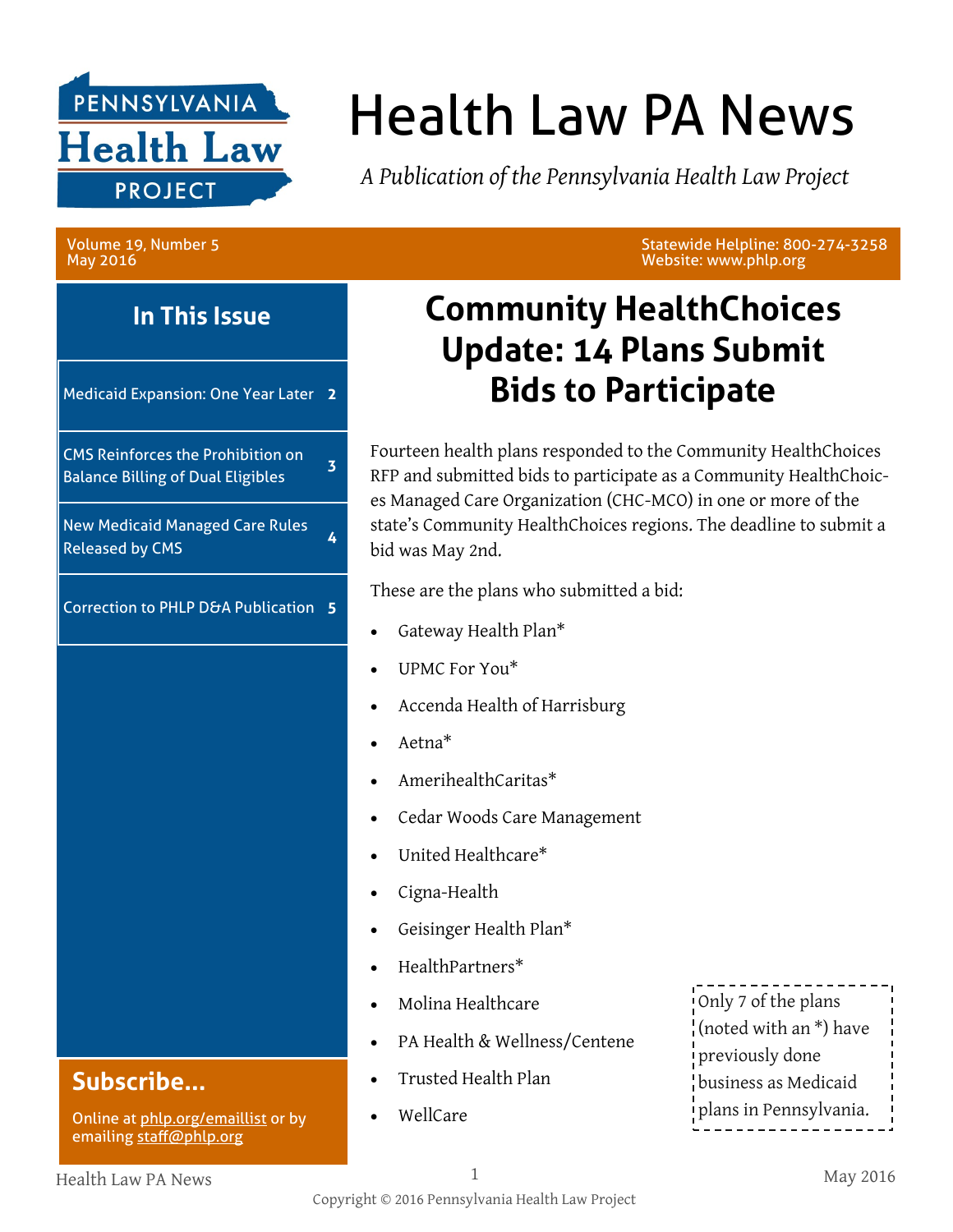The Department of Human Services is now in the process of reviewing all of the bids and will choose from 2 to 5 health plans within the next few months to operate as CHC-MCOs in each region. As a reminder, Community HealthChoices will be implemented across the state in 3 phases. It will start in the Southwest region on January 1, 2017. The Southeast region is next and slated to begin on January 1, 2018. Finally, the Lehigh/ Capital, Northwest and Northeast regions will implement Community HealthChoices beginning in 2019.

# **Medicaid Expansion: One Year Later**

Last month marked the one-year anniversary of traditional Medicaid expansion under the Affordable Care Act in Pennsylvania. During that year, more than 625,000 Pennsylvanians gained access to health insurance coverage through the state's Medicaid program. With expansion, Pennsylvania's Medicaid program now covers over 2.2 million children, individuals with disabilities, pregnant women, and low-income adults.

Prior to expansion, many low-income Pennsylvanians made too much to qualify for Medicaid coverage yet still could not afford to purchase insurance on the Marketplace, even with subsidies. These people fell into a coverage gap that left them without coverage and access to needed care and treatment. Thankfully, Medicaid expansion closed this "coverage gap" through extending coverage to more individuals than ever before by increasing the income limit to 138% of the Federal Poverty Level with no asset test. The results are significant. Of the 625,000 new enrollees in Medicaid post-expansion:

- 46% are younger than age 35;
- Almost half are employed;
- More than 109,000 are parents.

Residents of every county in Pennsylvania have enrolled in Medicaid over this past year. The Department of Human Services reports that not only has the state implemented policy changes that enable more people to become eligible for Medicaid; it has also increased efforts to improve access to care once an individual enrolls in Medicaid. DHS notes that the number of providers participating in Medicaid has increased from 92,000 to 108,000.

For more information about Medicaid expansion and to apply for Medicaid coverage, visit [www.HealthChoicesPA.com.](http://www.healthchoicespa.com/)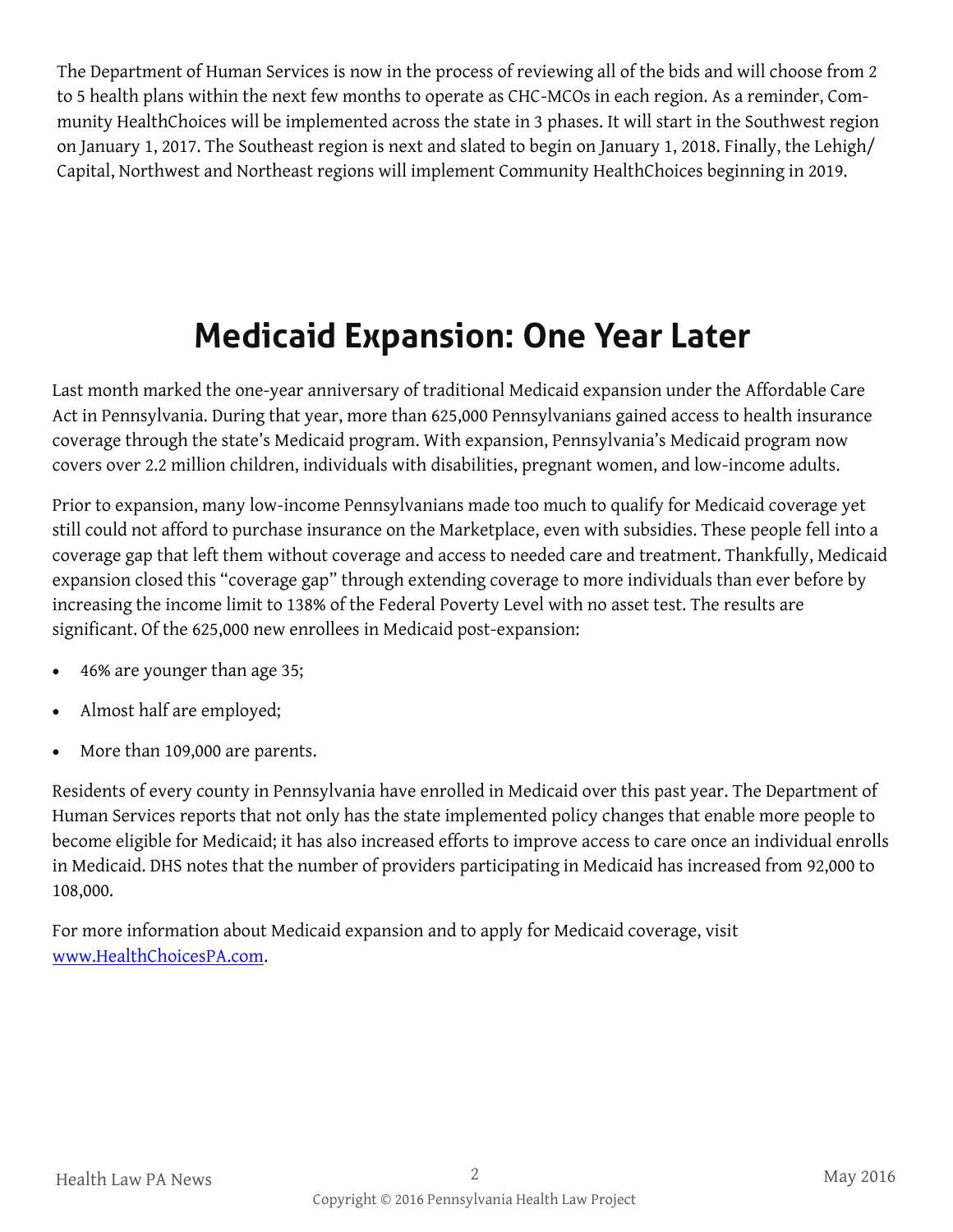# **CMS Reinforces the Prohibition on Balance Billing of Dual Eligibles**

The Centers for Medicare & Medicaid Services (CMS) recently issued its 2017 Call Letter to Medicare Advantage Plans reminding all Plans of the long-standing rules prohibiting Medicare providers from billing patients who have Medicare and Medicaid (referred to as "dual eligibles") for any Medicare cost-sharing.

Federal and state law bars Medicare providers from collecting Medicare Part A and/or Part B deductibles, coinsurance or co-pays from dual eligible patients. The Call Letter reminds all Medicare Advantage Plans that they are required to:

- educate their providers about the balance billing protections that apply to dual eligibles enrolled in the Plan;
- protect their dual eligible members from being billed for Medicare cost-sharing; and
- include the balance billing restrictions in their contracts with providers and specify that when treating a dual eligible patient the provider only has two choices: to either accept what the Medicare Advantage plan pays them as payment in full, or to bill the state Medicaid system for the Medicare cost-sharing.

CMS cited to a study it released in 2015 that found confusion regarding balance billing and inappropriate billing practices persist among Medicare providers. To that end, CMS goes on to encourage Medicare Advantage plans to take extra steps to address the problem with their provider networks including:

- explaining that the balance billing prohibitions apply to all providers in the network-not just those that accept Medicaid;
- clarifying that the balance billing prohibitions apply even if the state Medicaid program does not pay the full Medicare cost-sharing amount; and
- monitoring compliance by reviewing plan grievances and complaints and doing targeted outreach to providers who violate the rules and bill members inappropriately.

Dual eligibles who are experiencing problems with their providers billing them for Medicare cost-sharing can call the APPRISE Program at 1-800-783-7067 or PHLP's Helpline at 1-800-274-3258.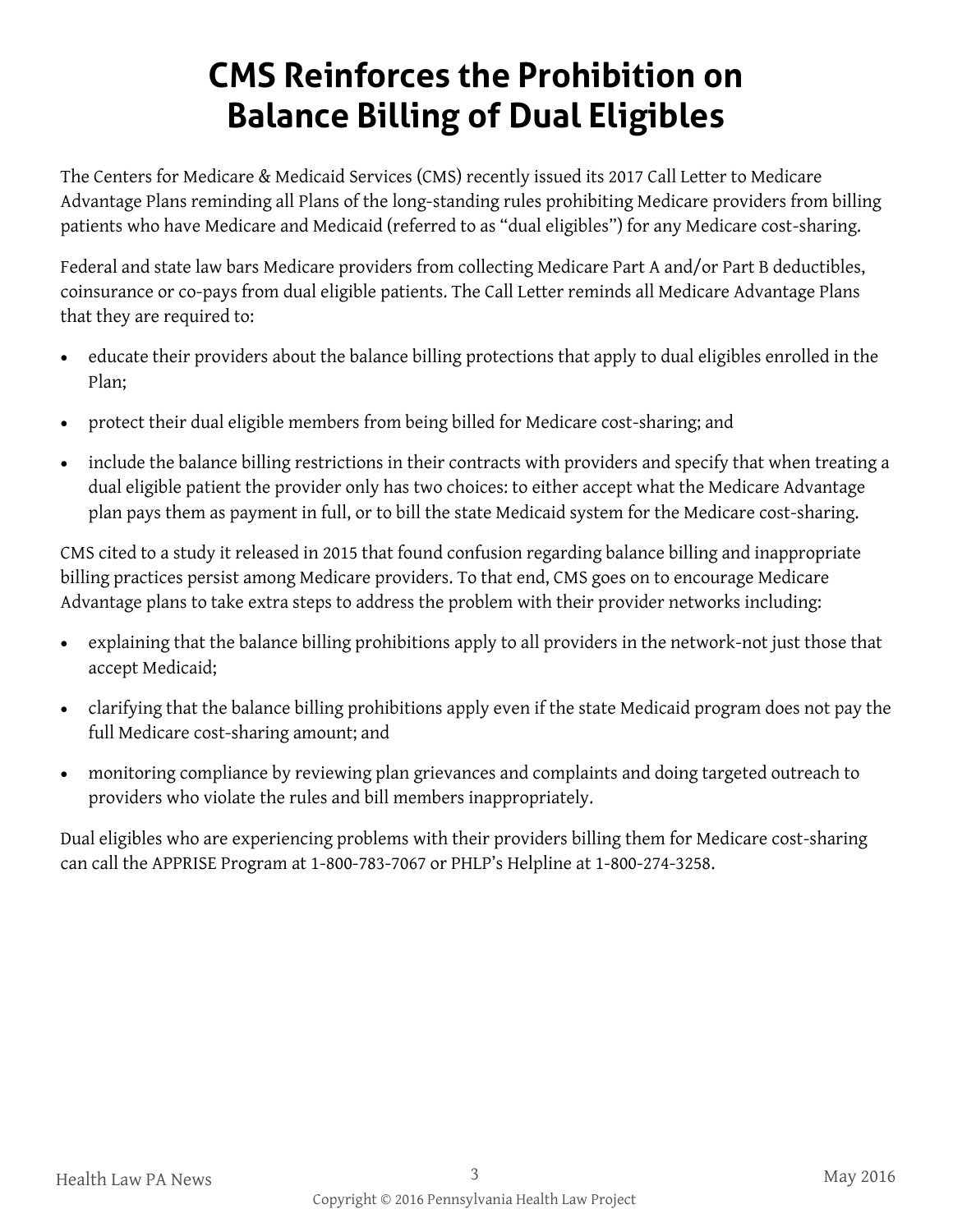# **New Medicaid Managed Care Rules Released by CMS**

On April 25th, the Centers for Medicare & Medicaid Services (CMS) released a final rule that makes substantial changes to the regulations governing Medicaid managed care. With these changes, federal policymakers intend to support delivery system reform efforts, strengthen consumer protections, and better align key rules across insurance programs.

With implementation being phased in over three years, the wide-ranging managed care rule will impact nearly all aspects of Pennsylvania's Medicaid program. Almost 80% of Medicaid consumers in the Commonwealth are currently enrolled in managed care, through which private insurance companies receive monthly capitation payments to maintain provider networks, pay claims, and manage the care of their members. This figure will increase considerably as consumers receiving long term supports and services and those dually eligible for Medicaid and Medicare are also enrolled in managed care through the Community HealthChoices initiative. Risk-based managed care has become the dominant delivery system for Medicaid, displacing fee-for-service, both in Pennsylvania and nationally. Much of the impetus for the new rule was the need to update and modernize the federal managed care regulations, which have not been changed since 2002.

Federal policymakers categorize the 1400 page final rule around four broad goals:

- 1. Supporting Delivery System Reform & Improving the Quality of Care
- 2. Strengthening the Beneficiary Experience of Care & Key Beneficiary Protections
- 3. Strengthening Payment and Accountability Improvements
- 4. Alignment with Other Insurers

Among other things, the final rule acknowledges that states can require managed care plans to implement value-based purchasing strategies. "Value-based purchasing" means emphasizing value over volume and rewarding health care approaches that produce better health outcomes for plan members rather than approaches that simply pay for services as they are provided. Value-based purchasing is an initiative that is already underway in Pennsylvania and will be incorporated into the state's contract with HealthChoices Medicaid managed care plans beginning in 2017.

PHLP and other advocates are closely monitoring how the Medicaid program implements the provisions of the final rule regarding grievances and appeals and access to care, for all consumers, and the "beneficiary support system" for consumers receiving long term services and supports. The "beneficiary support system" is a new requirement that states offer an independent source of advice – for consumers getting long term care through a home and community based waiver program or in a nursing home – on choosing an MCO, benefits and supports, appeals and grievances, and navigating managed care in general.

CMS provides summaries of key aspects of the final regulations [here.](https://www.medicaid.gov/medicaid-chip-program-information/by-topics/delivery-systems/managed-care/managed-care-final-rule.html)